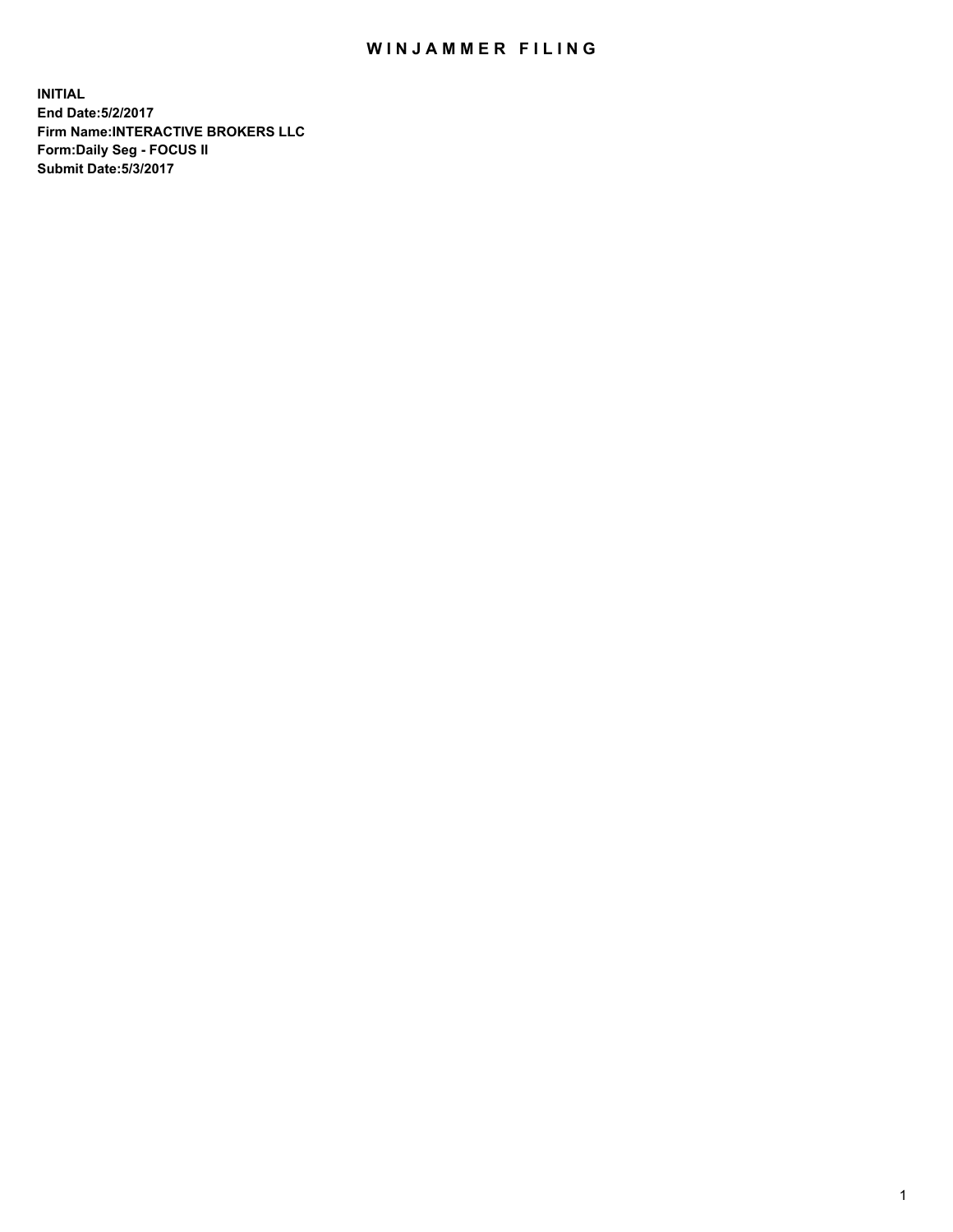## **INITIAL End Date:5/2/2017 Firm Name:INTERACTIVE BROKERS LLC Form:Daily Seg - FOCUS II Submit Date:5/3/2017 Daily Segregation - Cover Page**

| Name of Company<br><b>Contact Name</b><br><b>Contact Phone Number</b><br><b>Contact Email Address</b>                                                                                                                                                                                                                          | <b>INTERACTIVE BROKERS LLC</b><br>James Menicucci<br>203-618-8085<br>jmenicucci@interactivebrokers.c<br>om |
|--------------------------------------------------------------------------------------------------------------------------------------------------------------------------------------------------------------------------------------------------------------------------------------------------------------------------------|------------------------------------------------------------------------------------------------------------|
| FCM's Customer Segregated Funds Residual Interest Target (choose one):<br>a. Minimum dollar amount: ; or<br>b. Minimum percentage of customer segregated funds required:%; or<br>c. Dollar amount range between: and; or<br>d. Percentage range of customer segregated funds required between:% and%.                          | $\overline{\mathbf{0}}$<br>$\overline{\mathbf{0}}$<br>155,000,000 245,000,000<br>00                        |
| FCM's Customer Secured Amount Funds Residual Interest Target (choose one):<br>a. Minimum dollar amount: ; or<br>b. Minimum percentage of customer secured funds required:%; or<br>c. Dollar amount range between: and; or<br>d. Percentage range of customer secured funds required between: % and %.                          | $\overline{\mathbf{0}}$<br>0<br>80,000,000 120,000,000<br>00                                               |
| FCM's Cleared Swaps Customer Collateral Residual Interest Target (choose one):<br>a. Minimum dollar amount: ; or<br>b. Minimum percentage of cleared swaps customer collateral required:% ; or<br>c. Dollar amount range between: and; or<br>d. Percentage range of cleared swaps customer collateral required between:% and%. | $\overline{\mathbf{0}}$<br>$\underline{\mathbf{0}}$<br>0 <sub>0</sub><br>0 <sub>0</sub>                    |

Attach supporting documents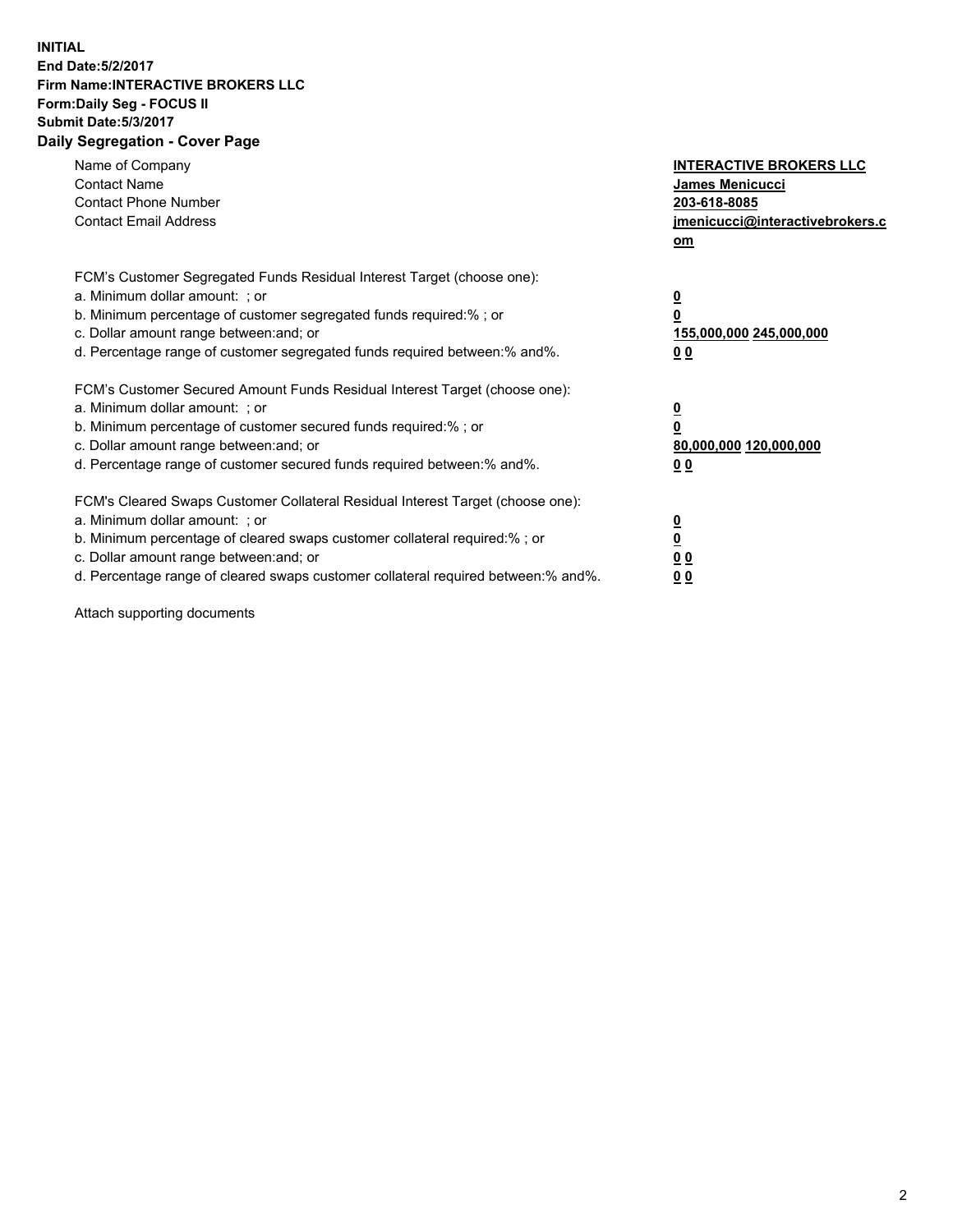## **INITIAL End Date:5/2/2017 Firm Name:INTERACTIVE BROKERS LLC Form:Daily Seg - FOCUS II Submit Date:5/3/2017 Daily Segregation - Secured Amounts**

|     | Pany Obgrogation Obbarba / 11110ani                                                                        |                                  |
|-----|------------------------------------------------------------------------------------------------------------|----------------------------------|
|     | Foreign Futures and Foreign Options Secured Amounts                                                        |                                  |
|     | Amount required to be set aside pursuant to law, rule or regulation of a foreign                           | $0$ [7305]                       |
|     | government or a rule of a self-regulatory organization authorized thereunder                               |                                  |
| 1.  | Net ledger balance - Foreign Futures and Foreign Option Trading - All Customers                            |                                  |
|     | A. Cash                                                                                                    | 317,630,288 [7315]               |
|     | B. Securities (at market)                                                                                  | 0 [7317]                         |
| 2.  | Net unrealized profit (loss) in open futures contracts traded on a foreign board of trade                  | -1,337,210 [7325]                |
| 3.  | Exchange traded options                                                                                    |                                  |
|     | a. Market value of open option contracts purchased on a foreign board of trade                             | 49,295 [7335]                    |
|     | b. Market value of open contracts granted (sold) on a foreign board of trade                               | -41,363 [7337]                   |
| 4.  | Net equity (deficit) (add lines 1.2. and 3.)                                                               | 316,301,010 [7345]               |
| 5.  | Account liquidating to a deficit and account with a debit balances - gross amount                          | 9,872 [7351]                     |
|     | Less: amount offset by customer owned securities                                                           | 0 [7352] 9,872 [7354]            |
| 6.  | Amount required to be set aside as the secured amount - Net Liquidating Equity                             | 316,310,882 [7355]               |
|     | Method (add lines 4 and 5)                                                                                 |                                  |
| 7.  | Greater of amount required to be set aside pursuant to foreign jurisdiction (above) or line                | 316,310,882 [7360]               |
|     | 6.                                                                                                         |                                  |
|     | FUNDS DEPOSITED IN SEPARATE REGULATION 30.7 ACCOUNTS                                                       |                                  |
| 1.  | Cash in banks                                                                                              |                                  |
|     | A. Banks located in the United States                                                                      | 51,953,000 [7500]                |
|     | B. Other banks qualified under Regulation 30.7                                                             | 0 [7520] 51,953,000 [7530]       |
| 2.  | Securities                                                                                                 |                                  |
|     | A. In safekeeping with banks located in the United States                                                  | 326,784,500 [7540]               |
|     | B. In safekeeping with other banks qualified under Regulation 30.7                                         | 0 [7560] 326,784,500 [7570]      |
| 3.  | Equities with registered futures commission merchants                                                      |                                  |
|     | A. Cash                                                                                                    | $0$ [7580]                       |
|     | <b>B.</b> Securities                                                                                       | $0$ [7590]                       |
|     | C. Unrealized gain (loss) on open futures contracts                                                        | $0$ [7600]                       |
|     | D. Value of long option contracts                                                                          | $0$ [7610]                       |
|     | E. Value of short option contracts                                                                         | 0 [7615] 0 [7620]                |
| 4.  | Amounts held by clearing organizations of foreign boards of trade                                          |                                  |
|     | A. Cash                                                                                                    | $0$ [7640]                       |
|     | <b>B.</b> Securities                                                                                       | $0$ [7650]                       |
|     | C. Amount due to (from) clearing organization - daily variation                                            | $0$ [7660]                       |
|     | D. Value of long option contracts                                                                          | $0$ [7670]                       |
|     | E. Value of short option contracts                                                                         | 0 [7675] 0 [7680]                |
| 5.  | Amounts held by members of foreign boards of trade                                                         |                                  |
|     | A. Cash                                                                                                    | 70,022,851 [7700]                |
|     | <b>B.</b> Securities                                                                                       | $0$ [7710]                       |
|     | C. Unrealized gain (loss) on open futures contracts                                                        | -323,486 [7720]                  |
|     | D. Value of long option contracts                                                                          | 49,295 [7730]                    |
|     | E. Value of short option contracts                                                                         | -41,363 [7735] 69,707,297 [7740] |
| 6.  | Amounts with other depositories designated by a foreign board of trade                                     | $0$ [7760]                       |
| 7.  | Segregated funds on hand                                                                                   | $0$ [7765]                       |
| 8.  | Total funds in separate section 30.7 accounts                                                              | 448,444,797 [7770]               |
| 9.  | Excess (deficiency) Set Aside for Secured Amount (subtract line 7 Secured Statement<br>Page 1 from Line 8) | 132,133,915 [7380]               |
| 10. | Management Target Amount for Excess funds in separate section 30.7 accounts                                | 80,000,000 [7780]                |
| 11. | Excess (deficiency) funds in separate 30.7 accounts over (under) Management Target                         | 52,133,915 [7785]                |
|     |                                                                                                            |                                  |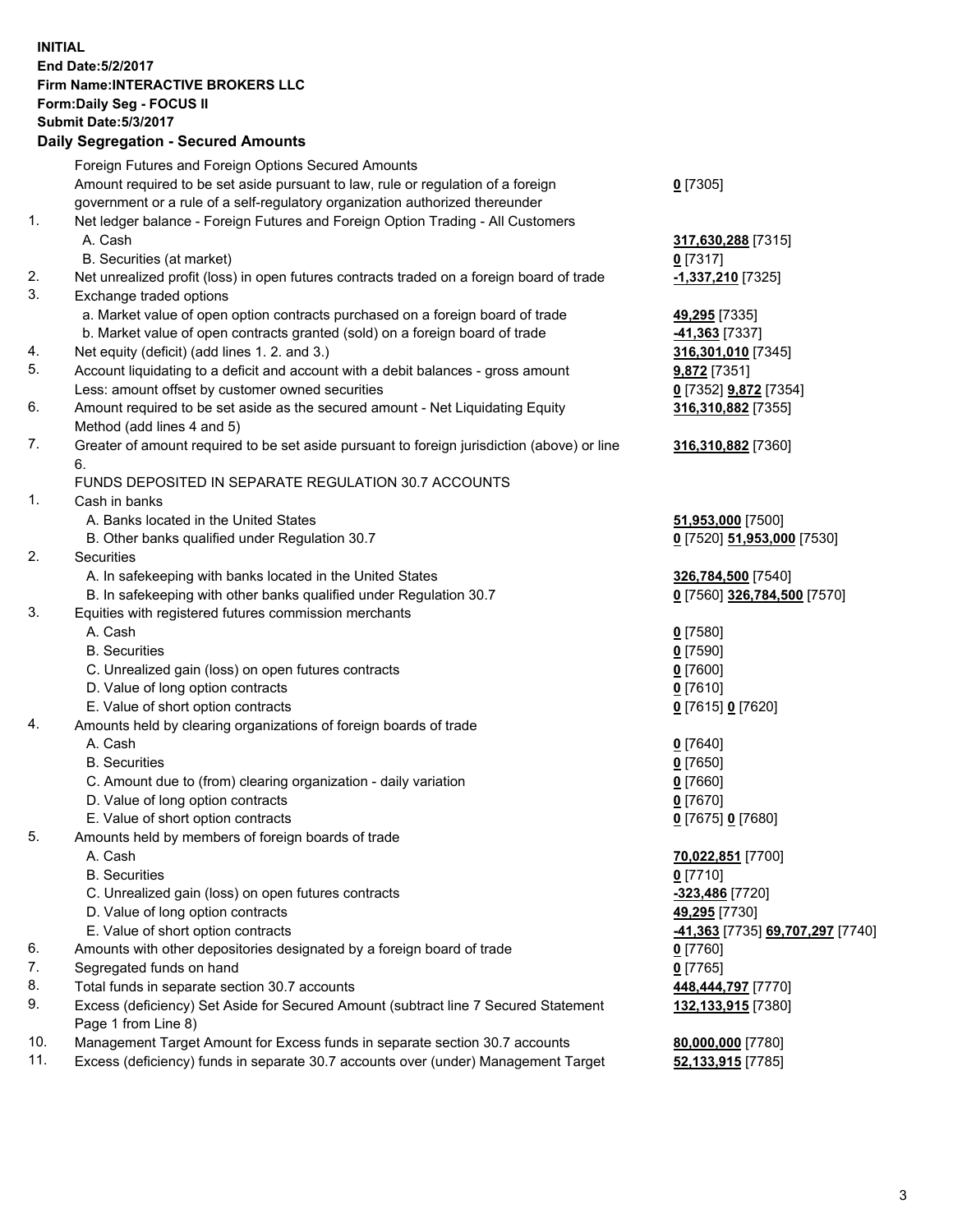**INITIAL End Date:5/2/2017 Firm Name:INTERACTIVE BROKERS LLC Form:Daily Seg - FOCUS II Submit Date:5/3/2017 Daily Segregation - Segregation Statement** SEGREGATION REQUIREMENTS(Section 4d(2) of the CEAct) 1. Net ledger balance A. Cash **3,481,950,025** [7010] B. Securities (at market) **0** [7020] 2. Net unrealized profit (loss) in open futures contracts traded on a contract market **-64,054,970** [7030] 3. Exchange traded options A. Add market value of open option contracts purchased on a contract market **109,531,888** [7032] B. Deduct market value of open option contracts granted (sold) on a contract market **-210,974,462** [7033] 4. Net equity (deficit) (add lines 1, 2 and 3) **3,316,452,481** [7040] 5. Accounts liquidating to a deficit and accounts with debit balances - gross amount **205,841** [7045] Less: amount offset by customer securities **0** [7047] **205,841** [7050] 6. Amount required to be segregated (add lines 4 and 5) **3,316,658,322** [7060] FUNDS IN SEGREGATED ACCOUNTS 7. Deposited in segregated funds bank accounts A. Cash **275,242,709** [7070] B. Securities representing investments of customers' funds (at market) **2,015,173,905** [7080] C. Securities held for particular customers or option customers in lieu of cash (at market) **0** [7090] 8. Margins on deposit with derivatives clearing organizations of contract markets A. Cash **19,342,984** [7100] B. Securities representing investments of customers' funds (at market) **1,328,714,750** [7110] C. Securities held for particular customers or option customers in lieu of cash (at market) **0** [7120] 9. Net settlement from (to) derivatives clearing organizations of contract markets **-7,235,737** [7130] 10. Exchange traded options A. Value of open long option contracts **109,588,297** [7132] B. Value of open short option contracts **-211,021,772** [7133] 11. Net equities with other FCMs A. Net liquidating equity **0** [7140] B. Securities representing investments of customers' funds (at market) **0** [7160] C. Securities held for particular customers or option customers in lieu of cash (at market) **0** [7170] 12. Segregated funds on hand **0** [7150] 13. Total amount in segregation (add lines 7 through 12) **3,529,805,136** [7180] 14. Excess (deficiency) funds in segregation (subtract line 6 from line 13) **213,146,814** [7190] 15. Management Target Amount for Excess funds in segregation **155,000,000** [7194] **58,146,814** [7198]

16. Excess (deficiency) funds in segregation over (under) Management Target Amount Excess